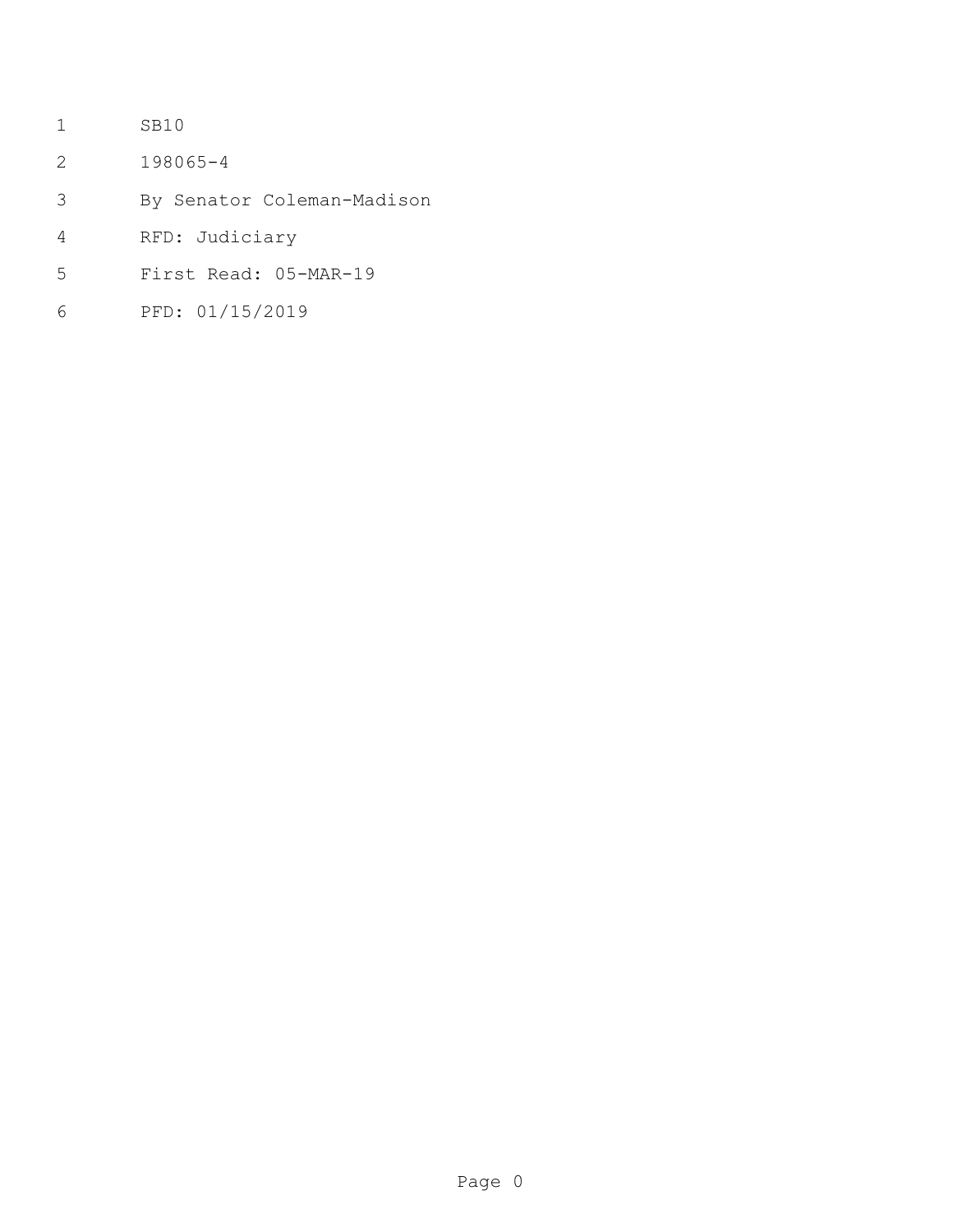SB10 ENROLLED, An Act, To amend Sections 21-7-1 to 21-7-9, inclusive, Code of Alabama 1975, relating to the use of service animals; to provide for the rights and responsibilities of an individual with a disability who uses a service animal in a public accommodation or a housing accommodation; to provide criminal penalties for a person who misrepresents the use of a service animal or as a trainer and for denying or interfering with the right of an individual with a disability to use a service animal or the trainer of a service animal to have a service 14 animal in a public accommodation under certain conditions; and in connection therewith to have as its purpose or effect the requirement of a new or increased expenditure of local funds within the meaning of Amendment 621 of the Constitution of Alabama of 1901, now appearing as Section 111.05 of the Official Recompilation of the Constitution of Alabama of 1901, as amended. BE IT ENACTED BY THE LEGISLATURE OF ALABAMA: Section 1. Sections 21-7-1 to 21-7-9, inclusive, Code of Alabama 1975, are amended to read as follows: "§21-7-1.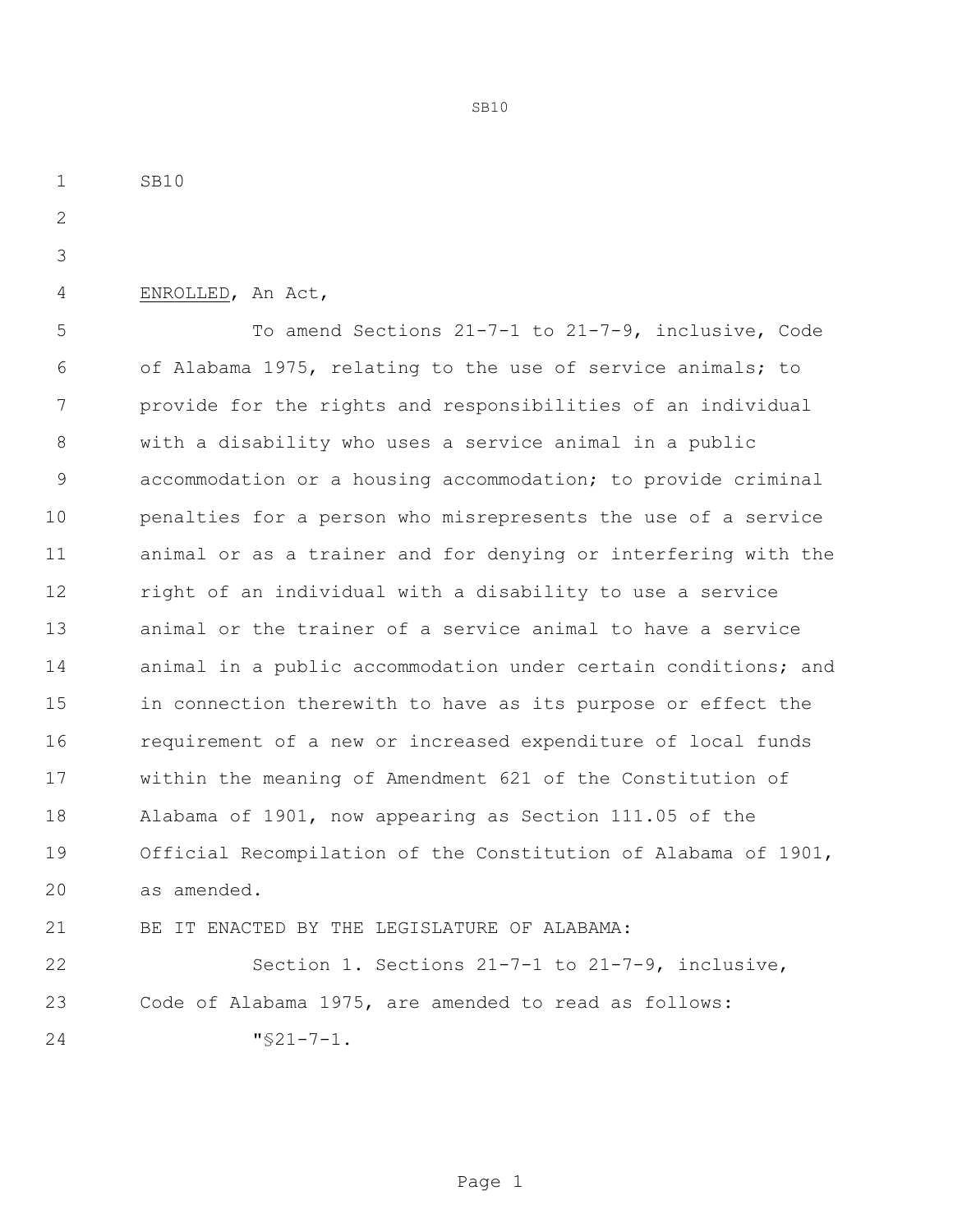| 1            | "(a) It is the policy of this state to encourage and          |
|--------------|---------------------------------------------------------------|
| $\mathbf{2}$ | enable the blind, the visually handicapped impaired, and the  |
| 3            | otherwise physically disabled to participate fully in the     |
| 4            | social and economic life of the state and to engage in        |
| 5            | remunerative meaningful employment.                           |
| 6            | "(b) For the purposes of this act, the following              |
| 7            | terms shall have the following meanings:                      |
| 8            | "(1) HANDLER. Includes an individual with a                   |
| 9            | disability and a trainer.                                     |
| 10           | "(2) HOUSING ACCOMMODATION. Any real property or              |
| 11           | portion thereof which is used or occupied, or intended,       |
| 12           | arranged, or designed to be used or occupied, as the home,    |
| 13           | residence, or sleeping place of one or more persons, but may  |
| 14           | not include any single-family residence, the occupants of     |
| 15           | which rent, lease, or furnish for compensation not more than  |
| 16           | one room therein.                                             |
| 17           | "(3) INDIVIDUAL WITH A DISABILITY. As defined by 42           |
| 18           | U.S.C. \$12102, and further defined as a person who has a     |
| 19           | physical or mental impairment, including a physical, sensory, |
| 20           | psychiatric, intellectual, or other mental disability, that   |
| 21           | substantially limits one or more major life activities of the |
| 22           | individual.                                                   |
| 23           | "(4) MAJOR LIFE ACTIVITY. A function such as caring           |
| 24           | for one's self, performing manual tasks, walking, seeing,     |
| 25           | hearing, speaking, breathing, learning, and working.          |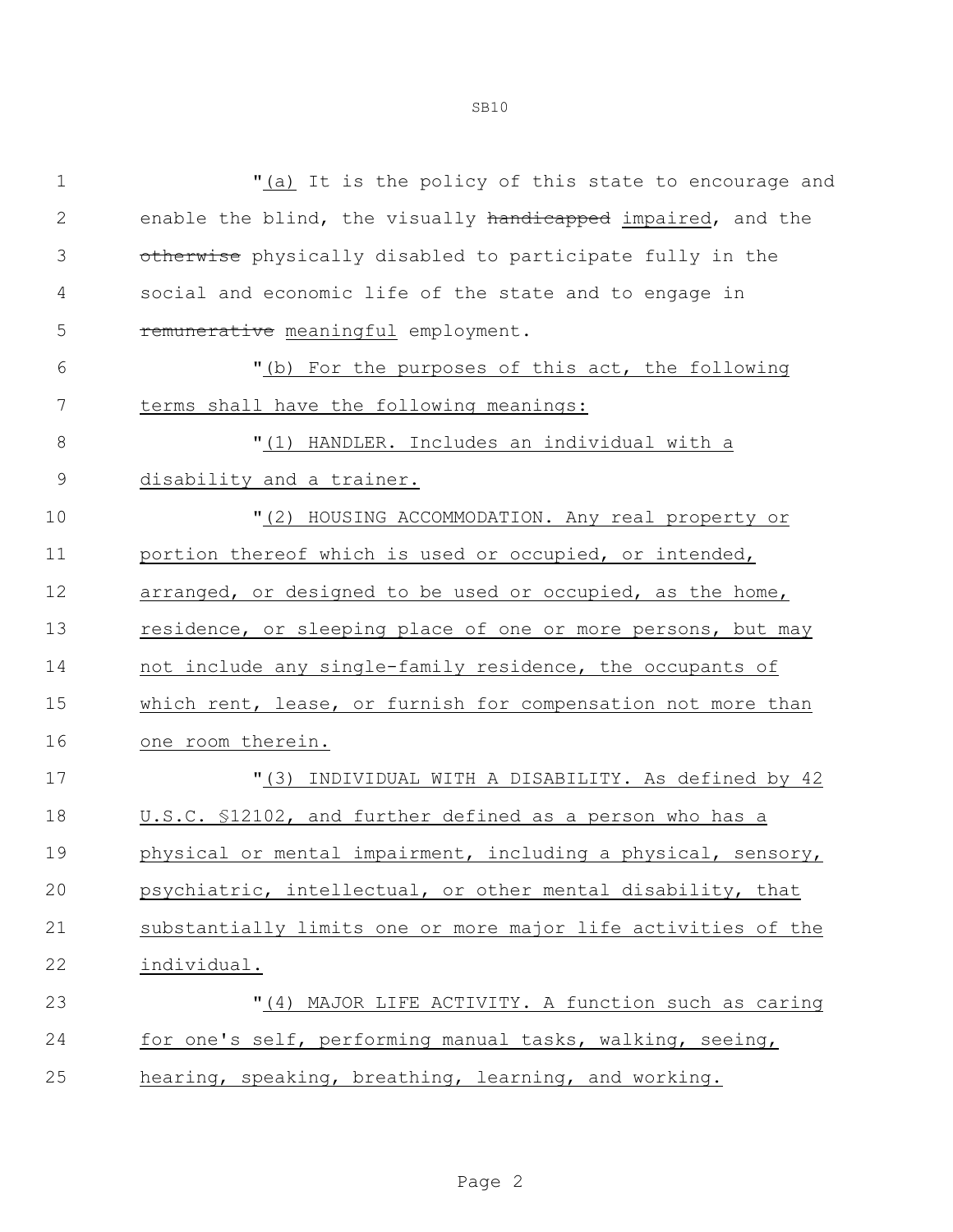| $1\,$          | "(5) PHYSICAL OR MENTAL IMPAIRMENT. A physiological            |
|----------------|----------------------------------------------------------------|
| $\mathbf 2$    | disorder or condition, disfigurement, or anatomical loss that  |
| $\mathfrak{Z}$ | affects one or more bodily functions, or a mental or           |
| 4              | psychological disorder that meets one of the diagnostic        |
| 5              | categories specified in the most recent edition of the         |
| 6              | Diagnostic and Statistical Manual of Mental Disorders          |
| 7              | published by the American Psychiatric Association, such as an  |
| 8              | intellectual or developmental disability, organic brain        |
| $\mathcal{G}$  | syndrome, traumatic brain injury, post traumatic stress        |
| 10             | disorder, or mental illness.                                   |
| 11             | "(6) PUBLIC ACCOMMODATION. A common carrier,                   |
| 12             | airplane, motor vehicle, railroad train, motor bus, streetcar, |
| 13             | boat, or other public conveyance or mode of transportation, a  |
| 14             | hotel, a timeshare that is a transient public lodging          |
| 15             | establishment, a lodging place, a place of public              |
| 16             | accommodation, amusement, or resort, and other places to which |
| 17             | the general public is invited, subject only to the conditions  |
| 18             | and limitations established by law and applicable alike to all |
| 19             | persons. The term does not include air carriers covered by the |
| 20             | Air Carrier Access Act of 1986, 49 U.S.C. Section 41705, and   |
| 21             | by regulations adopted by the United States Department of      |
| 22             | Transportation to implement that act.                          |
| 23             | "(7) SERVICE ANIMAL. As defined by 28 C.F.R.                   |
| 24             | \$35.104, and further defined as an animal that is trained to  |
| 25             | do work or perform tasks for an individual with a disability.  |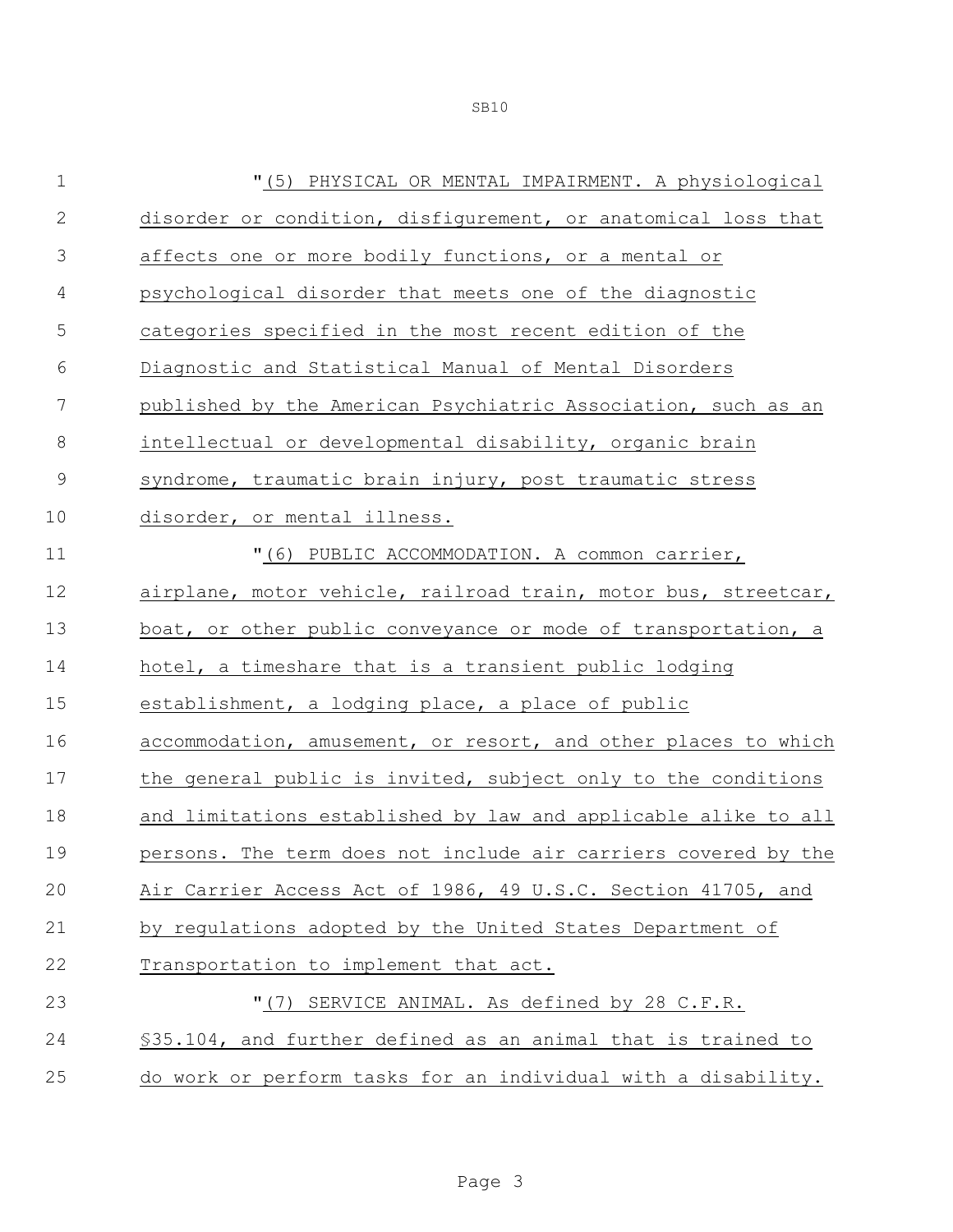| $\mathbf 1$   | The work done or tasks performed shall be directly related to      |
|---------------|--------------------------------------------------------------------|
| $\mathbf 2$   | the disability of the individual and may include, but are not      |
| 3             | limited to, guiding an individual who is visually impaired or      |
| 4             | blind, alerting an individual who is deaf or hard of hearing,      |
| 5             | pulling a wheelchair, assisting with mobility or balance,          |
| 6             | alerting and protecting an individual who is having a seizure,     |
| 7             | retrieving objects, alerting an individual to the presence of      |
| $\,8\,$       | allergens, providing physical support and assistance with          |
| $\mathcal{G}$ | balance and stability to an individual with a mobility             |
| 10            | disability, helping an individual with a psychiatric or            |
| 11            | neurological disability by preventing or interrupting              |
| 12            | impulsive or destructive behaviors, reminding an individual        |
| 13            | with mental illness to take prescribed medications, calming an     |
| 14            | individual with post traumatic stress disorder during an           |
| 15            | anxiety attack, doing other specific work, or performing other     |
| 16            | special tasks. This shall include a dog owned, used, or in         |
| 17            | training by any police or fire department, rescue or first         |
| 18            | response squad, ambulance corps, or search and rescue              |
| 19            | organization for the purpose of locating criminal and lost         |
| 20            | persons, or detecting illegal substances, explosives,              |
| 21            | cadavers, accelerants, or school or correctional facility          |
| 22            | contraband. A service animal may not be a pet. For the             |
| (23)          | purposes of Sections $21-7-3$ , $21-7-4$ , and $21-7-5$ , the term |
| 24            | "service animal" shall be limited to a dog or a miniature          |
| (25)          | horse. The crime-deterrent effect of the presence of an animal     |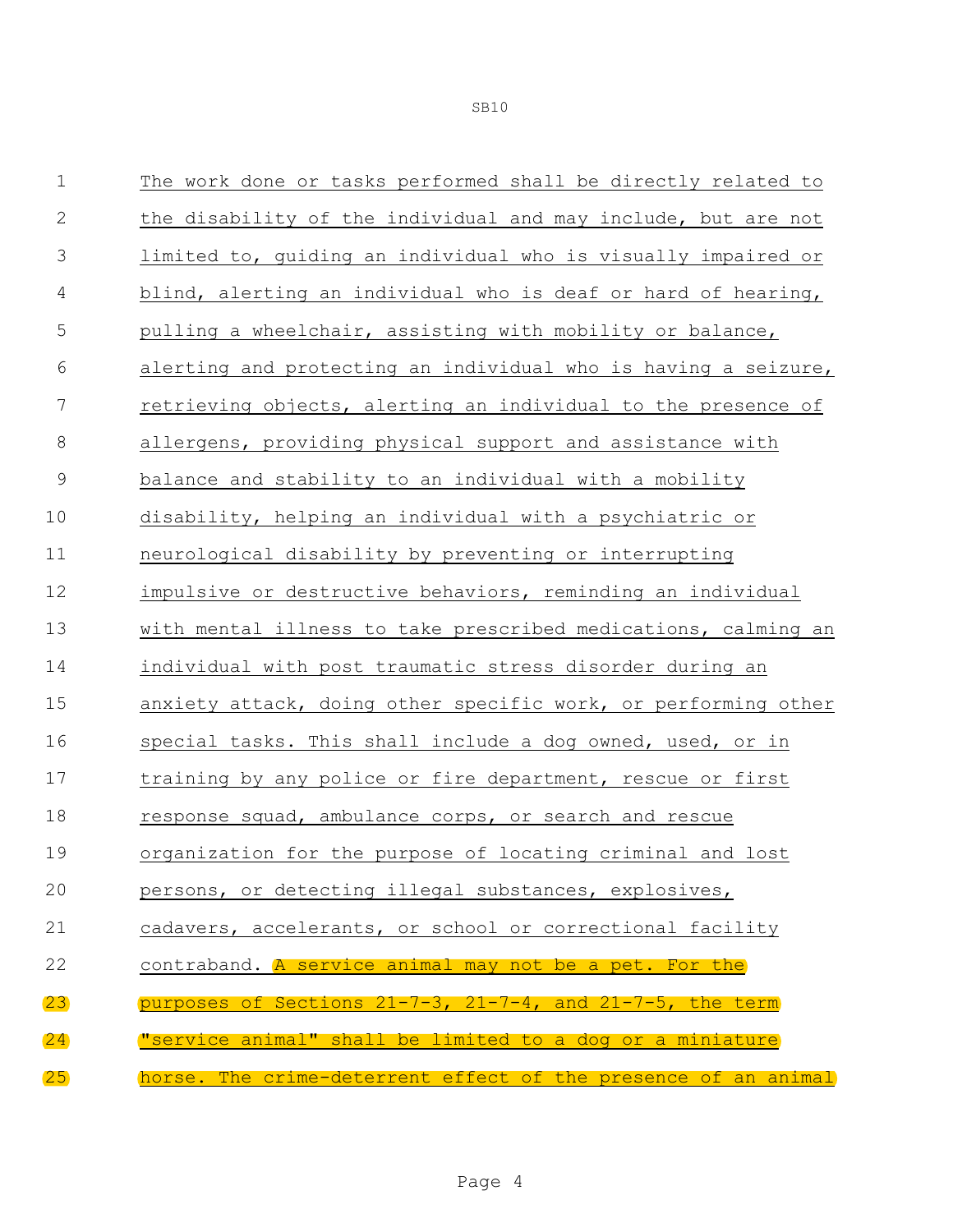| $\mathbf 1$    | the provision of emotional support, well-being, comfort,<br>and |
|----------------|-----------------------------------------------------------------|
| $\overline{2}$ | or companionship may not constitute work or tasks for the       |
| $\mathbf{B}$   | purposes of this definition.                                    |
| 4              | "(8) TRAINER. Any of the following:                             |
| 5              | "a. An owner with a disability who is actually                  |
| 6              | involved in the training process.                               |
| 7              | "b. A person who is competent and qualified to train            |
| 8              | a service animal, has at least one year's experience training   |
| 9              | animals, and who is actually involved in the training process.  |
| 10             | "c. A person having photo identification stating                |
| 11             | that he or she is an employee, volunteer, agent, or graduate    |
| 12             | of a school for seeing eye, hearing, service, or guide dogs or  |
| 13             | an organization generally recognized by agencies involved in    |
| 14             | the rehabilitation of persons with disabilities as reputable    |
| 15             | and competent to provide dogs with training, and who is         |
| 16             | actually involved in the training process.                      |
| 17             | "(9) TRANSIENT PUBLIC LODGING ESTABLISHMENT. Any                |
| 18             | unit, group of units, dwelling, building, or group of           |
| 19             | buildings within a single complex of buildings which is rented  |
| 20             | to guests more than three times in a calendar year for periods  |
| 21             | of less than 30 days or one calendar month, whichever is less,  |
| 22             | or which is advertised or held out to the public as a place     |
| 23             | regularly rented to guests.                                     |
| 24             | $"$ \$21-7-2.                                                   |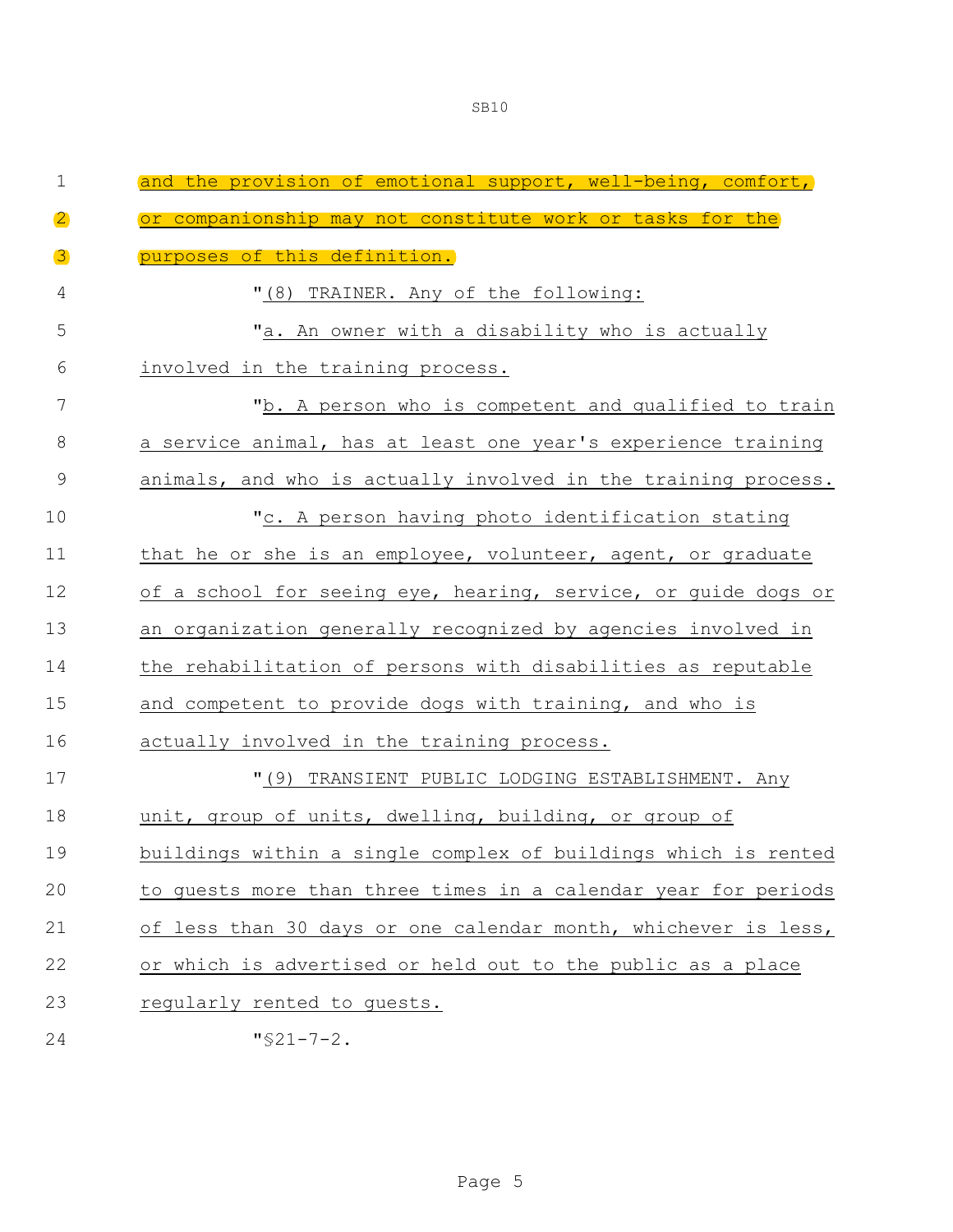| $\mathbf 1$    | "The blind, the visually handicapped, and the                  |
|----------------|----------------------------------------------------------------|
| $\mathbf{2}$   | otherwise physically disabled have An individual with a        |
| 3              | disability has the same right as the able-bodied a person who  |
| 4              | is not disabled to the full and free use of the streets,       |
| 5              | highways, sidewalks, walkways, public buildings, public        |
| 6              | facilities, and other public places.                           |
| 7              | $"$ \$21-7-3.                                                  |
| $8\,$          | "The blind, the visually handicapped, and the                  |
| $\overline{9}$ | otherwise physically disabled are (a) An individual with a     |
| 10             | disability is entitled to full and equal accommodations,       |
| 11             | advantages, facilities, and privileges of all common carriers, |
| 12             | airplanes, motor vehicles, railroad trains, motor buses,       |
| 13             | streetcars, boats or any other public conveyances or modes of  |
| 14             | transportation, hotels, lodging places, places of public       |
| 15             | accommodation, amusement or resort, and other places to which  |
| 16             | the general public is invited, subject only to the conditions  |
| 17             | and limitations established by law and applicable alike to all |
| 18             | persons in every public accommodation.                         |
| 19             | "(b) A public accommodation shall modify its                   |
| 20             | policies, practices, and procedures to permit the use of a     |
| 21             | service animal by an individual with a disability.             |
| 22             | "(c) This act may not require a person, firm,                  |
| 23             | business, or corporation, or an agent thereof, to modify or    |
| 24             | provide a vehicle, premises, facility, or service to a higher  |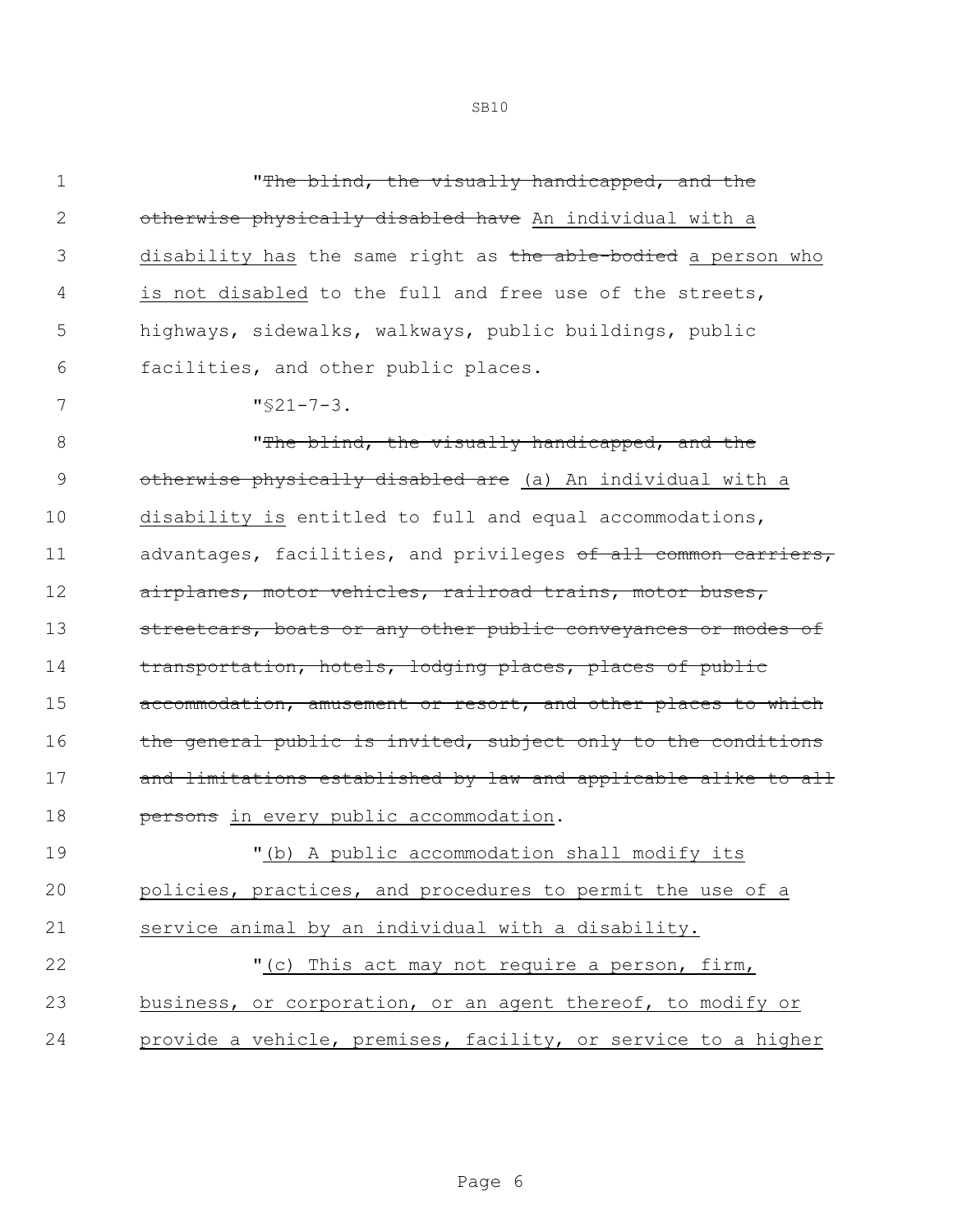1 degree of accommodation than is required for a person who is

| $\mathbf{2}$  | not disabled.                                                    |
|---------------|------------------------------------------------------------------|
| 3             | $"$ \$21-7-4.                                                    |
| 4             | "(a) For the purposes of this section, the term                  |
| 5             | service animal means any dog that is individually trained to     |
| 6             | do work or perform tasks for the benefit of an individual with   |
| 7             | a disability.                                                    |
| 8             | "(b) Every person with a disability, including a                 |
| $\mathcal{G}$ | person who is totally or partially blind, hearing-impaired, or   |
| 10            | diagnosed on the autism spectrum shall have (a) An individual    |
| 11            | with a disability has the right to be accompanied by a service   |
| 12            | animal in any public place all areas of a public                 |
| 13            | accommodation, including a public or private school, and any     |
| 14            | of the places listed in Section 21-7-3 that the public or        |
| 15            | customers are normally permitted to occupy. The person may not   |
| 16            | be required to pay an extra charge for the service animal.       |
| 17            | " <del>(c) The work or tasks performed by a service animal</del> |
| 18            | must be directly related to the handler's disability. (b) A      |
| 19            | service animal shall be under the control of its handler and     |
| 20            | shall have a harness, collar, leash, or other tether, unless     |
| 21            | either the handler is unable because his or her disability       |
| 22            | prevents him or her from the use of a harness, collar, leash,    |
| 23            | or other tether, or the use of a harness, collar, leash, or      |
| 24            | other tether would interfere with the safe, effective            |
| 25            | performance of work or tasks by the service animal, in which     |
|               |                                                                  |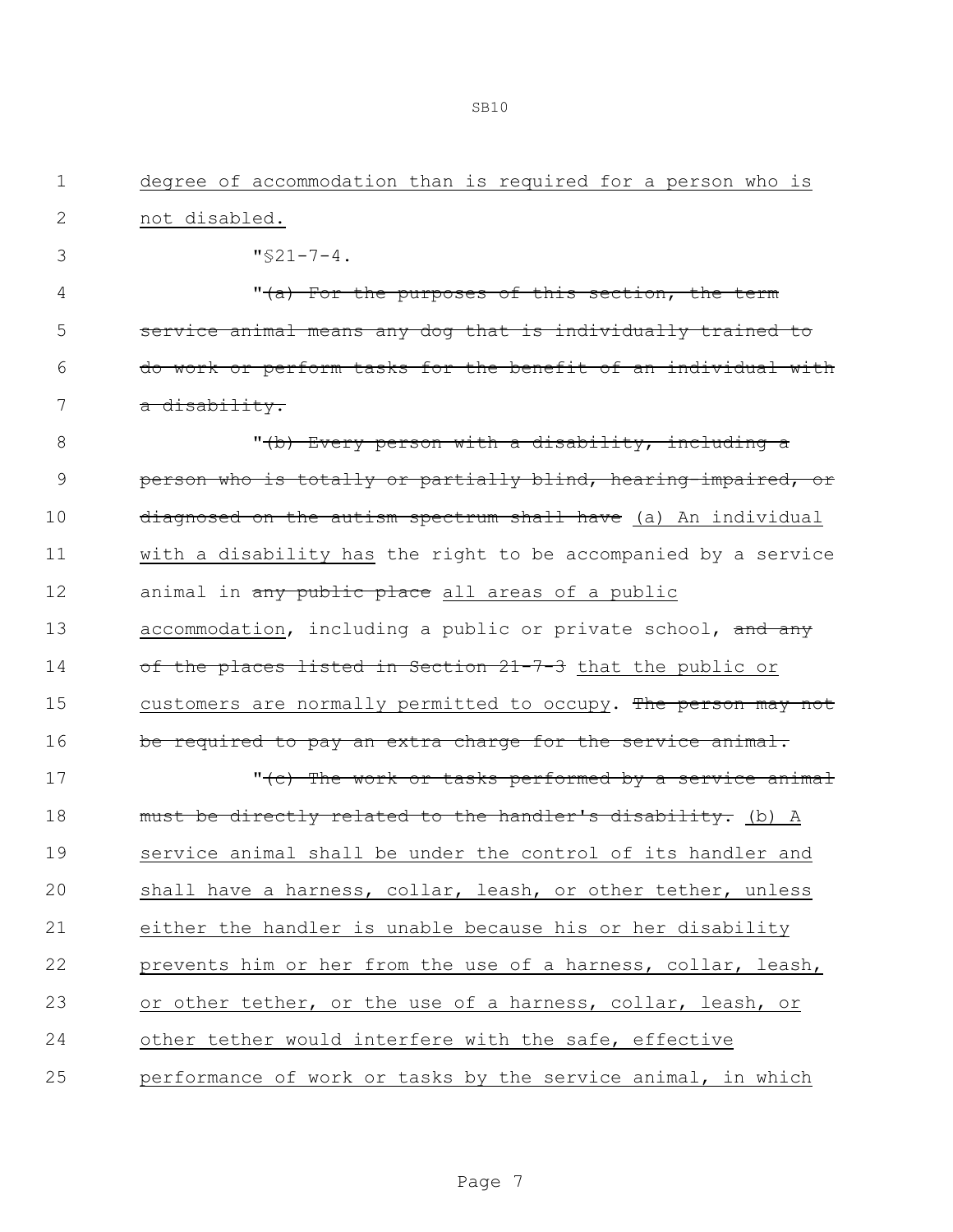| 1           | case the service animal shall be otherwise under the control    |
|-------------|-----------------------------------------------------------------|
| 2           | of the handler by means of voice control, signals, or other     |
| 3           | effective means.                                                |
| 4           | "(d) A person training a service animal shall be                |
| 5           | entitled to the same privileges granted to a person with a      |
| 6           | disability pursuant to subsection (b). (c) (1) The trainer of a |
| 7           | service animal, while engaged in the training of the animal,    |
| 8           | has the same rights and privileges with respect to access to    |
| $\mathsf 9$ | areas of public accommodation and the same liability for        |
| 10          | damage as is provided for an individual with a disability who   |
| 11          | is accompanied by a service animal.                             |
| 12          | "(2) a. A service animal in training that is a dog              |
| 13          | shall wear a harness, collar, leash, cape, or backpack that     |
| 14          | identifies in writing that the dog is a service animal in       |
| 15          | training.                                                       |
| 16          | "b. Other service animals in training shall be                  |
| 17          | identifiable by written identification as a service animal in   |
| 18          | training.                                                       |
| 19          | "c. The written identification for a service animal             |
| 20          | in training shall be visible and legible from a distance of at  |
| 21          | least 20 feet.                                                  |
| 22          | "(3) To determine the difference between a service              |
| 23          | animal in training and a pet, a public accommodation may ask    |
| 24          | any of the following:                                           |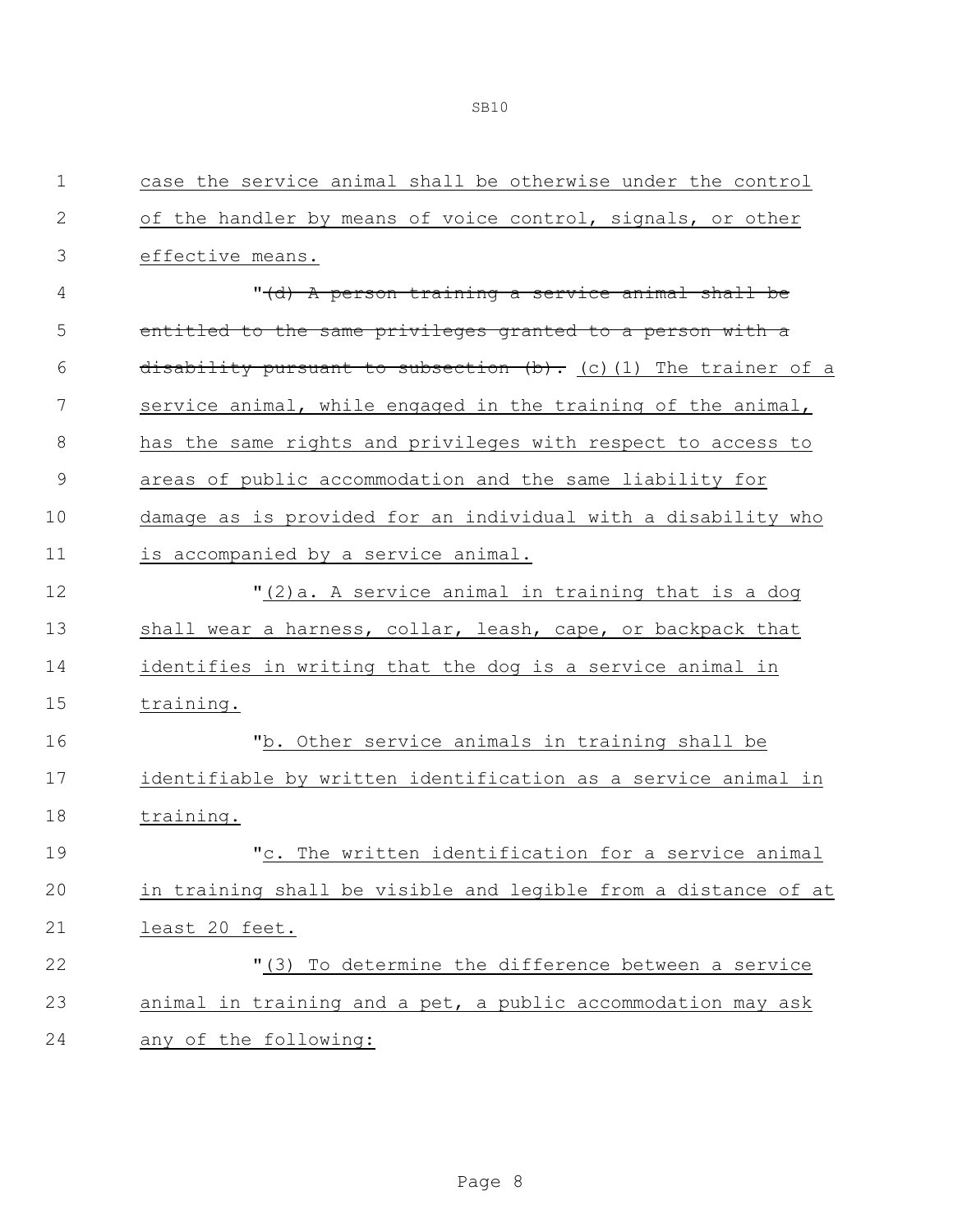| $\mathbf 1$    | "a. If a trainer is an owner trainer with a                   |
|----------------|---------------------------------------------------------------|
| $\mathbf{2}$   | disability or a qualified trainer with at least one year's    |
| 3              | experience training animals.                                  |
| $\overline{4}$ | "b. For photo identification stating that the                 |
| 5              | trainer is an employee, volunteer, agent, or graduate of a    |
| 6              | school for seeing eye, hearing, service, or guide dogs or an  |
| 7              | organization generally recognized by agencies involved in the |
| $\,8\,$        | rehabilitation of persons with disabilities as reputable and  |
| $\mathsf 9$    | competent to provide dogs with training, and who is actually  |
| 10             | involved in the training process.                             |
| 11             | "c. What task the animal is being trained to                  |
| 12             | perform, and if the trainer is currently engaged in the       |
| 13             | training of the animal.                                       |
| 14             | "(d) Documentation that the service animal is                 |
| 15             | trained is not a precondition for providing service to an     |
| 16             | individual accompanied by a service animal.                   |
| 17             | "(1) A public accommodation may not ask about the             |
| 18             | nature or extent of the disability of an individual.          |
| 19             | "(2) To determine the difference between a service            |
| 20             | animal and a pet, a public accommodation may ask if an animal |
| 21             | is a service animal required because of a disability and what |
| 22             | work or tasks the animal has been trained to perform.         |
| 23             | "(3) A public accommodation may not impose a deposit          |
| 24             | or surcharge on a trainer or an individual with a disability  |
| 25             | as a precondition to permitting a service animal to accompany |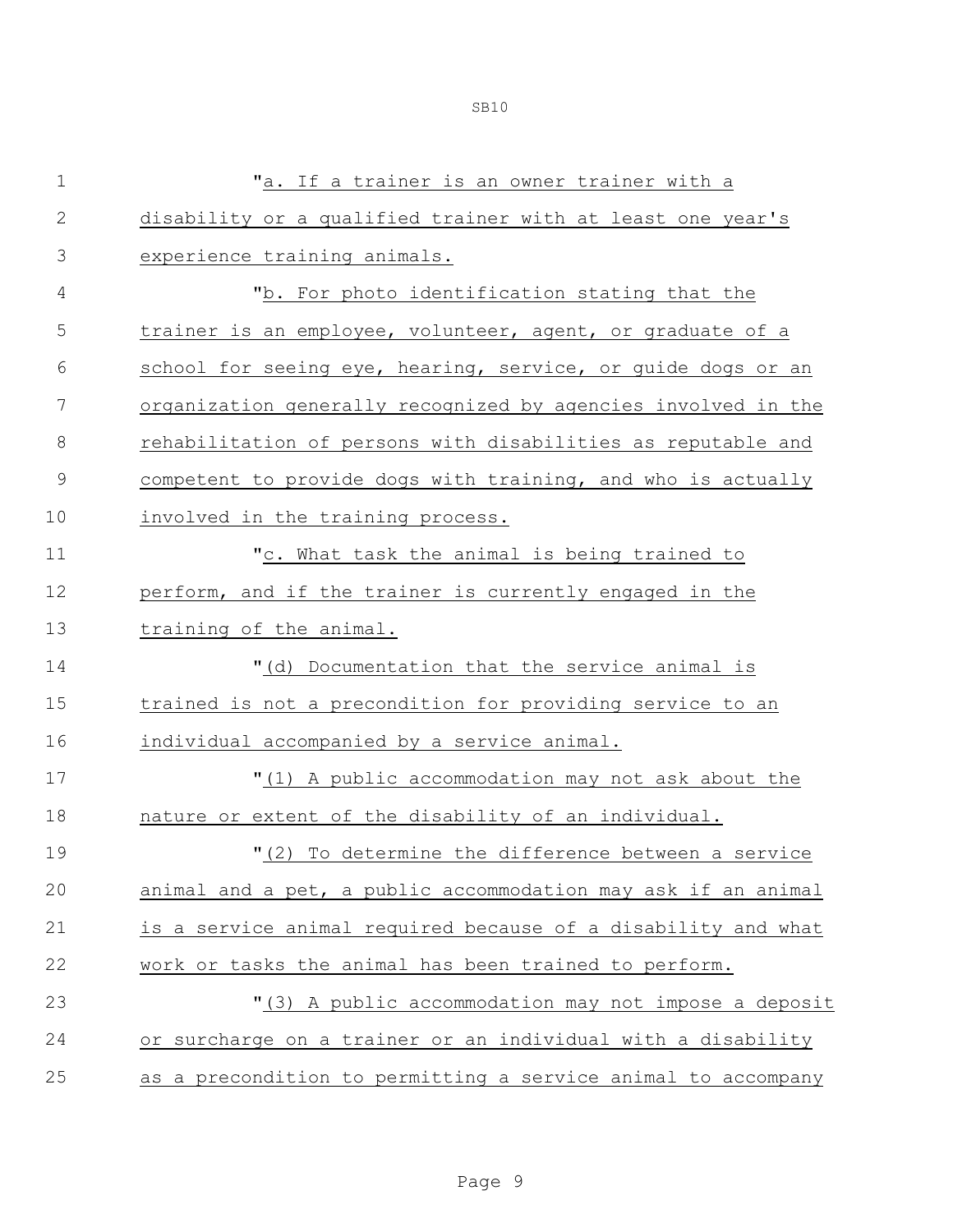1 the individual with a disability, even if a deposit is

2 routinely required for pets.

| 3             | "(e) In the case of a disabled child minor with a              |
|---------------|----------------------------------------------------------------|
| 4             | disability, including a child minor diagnosed on the autism    |
| 5             | spectrum, any aide assigned to assist the child minor shall be |
| 6             | trained with the service animal in basic commands in order to  |
| 7             | assist the child minor as a team.                              |
| $8\,$         | "(f) This section does not relieve a person                    |
| $\mathcal{G}$ | accompanied by a service animal from liability for any damages |
| 10            | done to the premises or facilities by the service animal. An   |
| 11            | individual with a disability is liable for damage caused by a  |
| 12            | service animal if it is the regular policy and practice of the |
| 13            | public accommodation to charge a person who is not disabled    |
| 14            | for damages caused by a pet.                                   |
| 15            | "(g) The care or supervision of a service animal is            |
| 16            | the responsibility of the individual owner of the service      |
| 17            | animal.                                                        |
| 18            | "(1) A public accommodation may not be required to             |
| 19            | provide care or food or a special location for a service       |
| 20            | animal or assistance with removing animal excrement.           |
| 21            | "(2) A public accommodation may exclude or remove an           |
| 22            | animal from the premises, including a service animal, if the   |
| 23            | animal is out of control and the handler of the animal does    |
| 24            | not take effective action to control the animal, the animal is |
|               |                                                                |
|               |                                                                |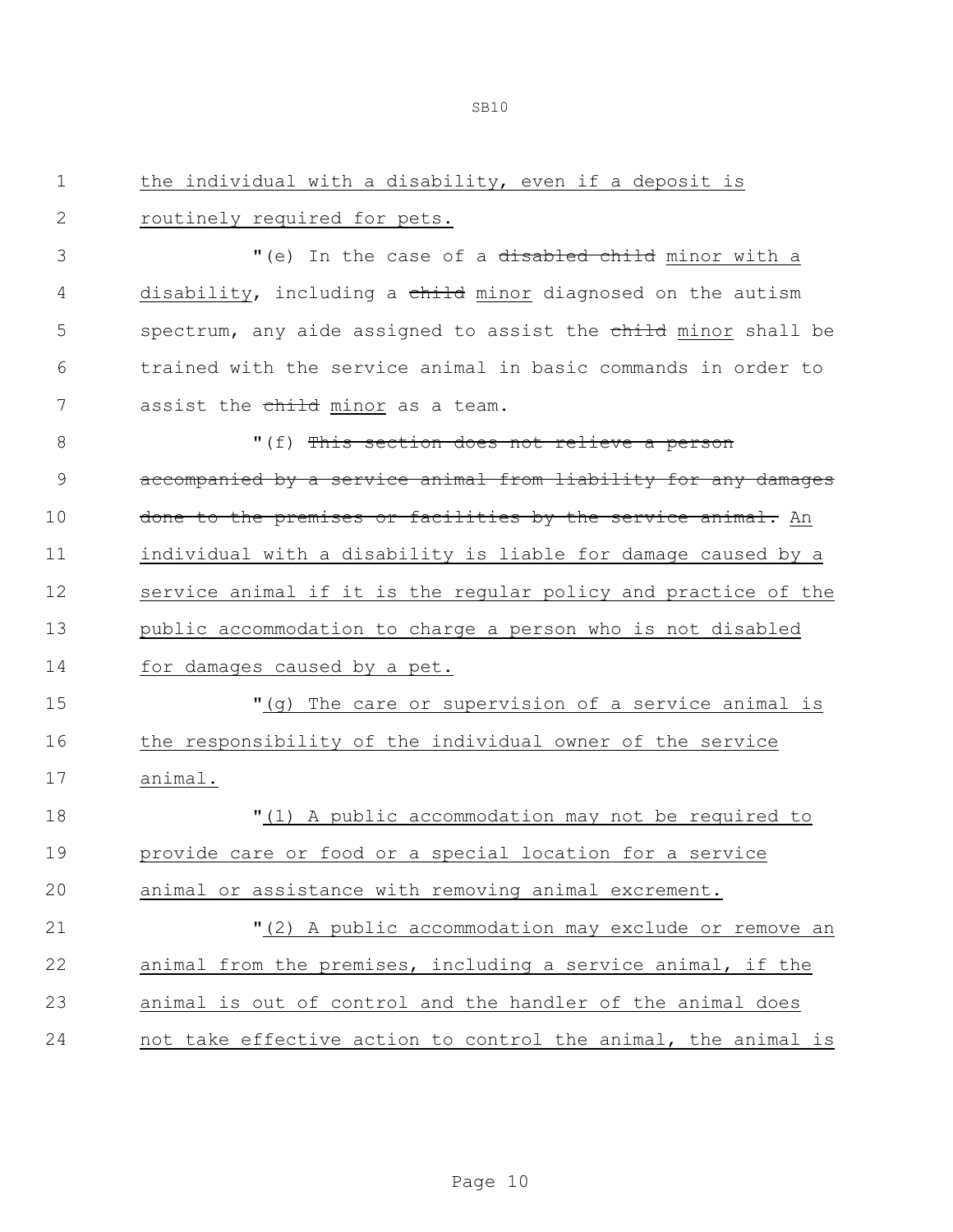| $\mathbf 1$       | not housebroken, or the behavior of the animal poses a direct             |
|-------------------|---------------------------------------------------------------------------|
| 2                 | threat to the health and safety of others.                                |
| 3                 | "(3) Allergies and fear of animals are not valid                          |
| 4                 | reasons for denying access or refusing service to an                      |
| 5                 | individual with a service animal.                                         |
| 6                 | "(4) If a service animal is excluded or removed for                       |
| 7                 | being a direct threat to others, the public accommodation                 |
| 8                 | shall provide the individual with a disability the option of              |
| 9                 | continuing access to the public accommodation without having              |
| 10                | the service animal on the premises.                                       |
| 11                | "(h) A person who knowingly and willfully                                 |
| $\mathbf{12}$     |                                                                           |
|                   | misrepresents himself or herself, through conduct or verbal or            |
| 13                | written notice, as using a service animal and being qualified             |
| $\left(14\right)$ | to use a service animal or as a trainer of a service animal is            |
| $\overline{15}$   | guilty of a Class C misdemeanor, and in addition to any fines             |
| 16                | and penalties provided by law, shall perform 100 hours of                 |
| $\left(17\right)$ | community service for an organization that serves individuals             |
| 18                | with disabilities, or for another entity or organization, at              |
| 19                | the discretion of the court, to be completed in not more than             |
| 20                | six months.                                                               |
| 21                | A person convicted of a second or subsequent<br>$\mathbf{''}(\mathbf{i})$ |
| $ 22\rangle$      | violation of subsection (h) shall be quilty of a Class B                  |
| (23)              | misdemeanor and shall be fined one hundred dollars (\$100).               |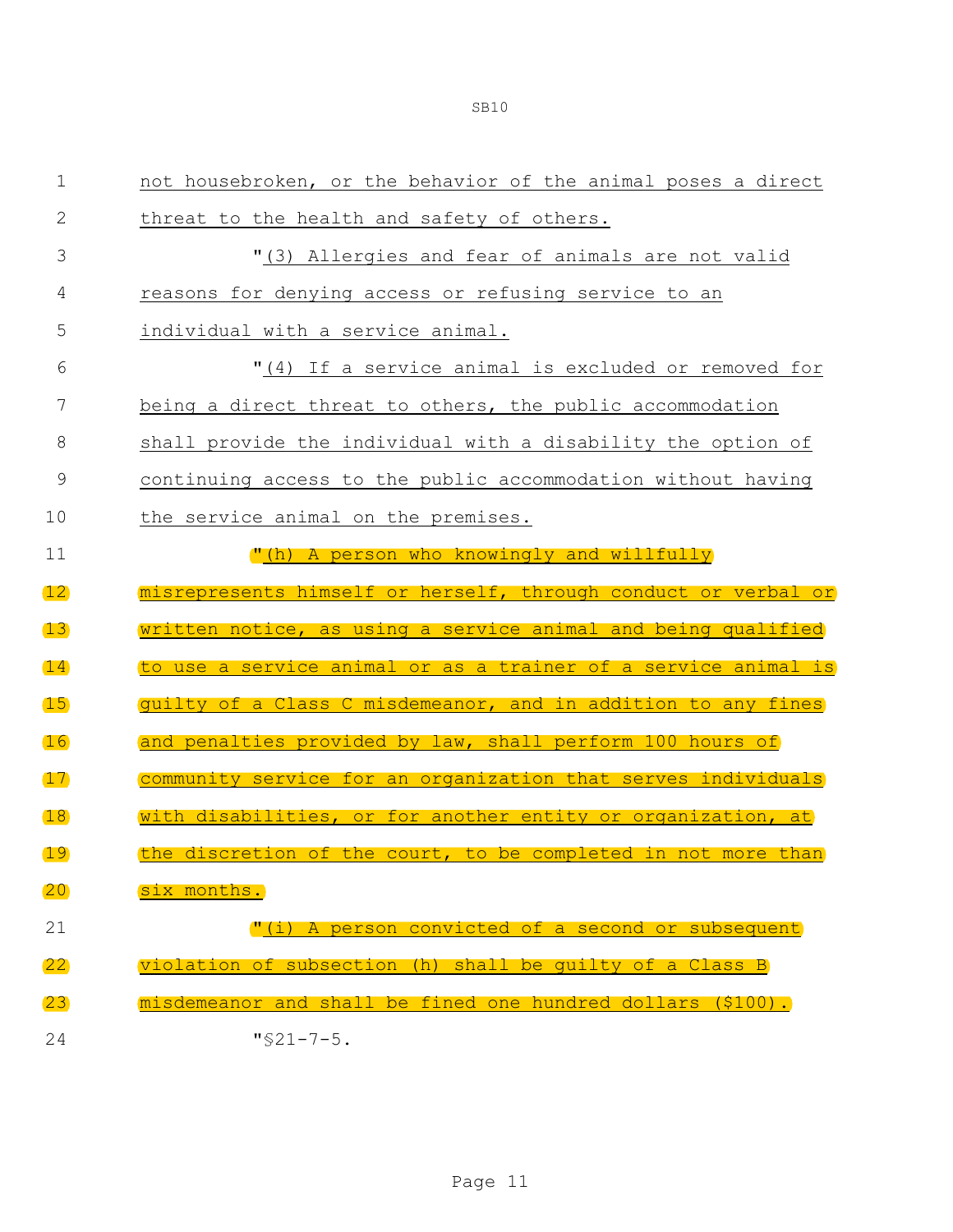| $\mathbf 1$   | "Any person, firm, or corporation, or the agent of             |
|---------------|----------------------------------------------------------------|
| 2             | any person, firm, or corporation, who denies or interferes     |
| 3             | with admittance to or enjoyment of the public facilities       |
| 4             | enumerated in Sections 21-7-2 and 21-7-3 or otherwise          |
| 5             | interferes with the rights of a totally or partially blind or  |
| 6             | otherwise disabled person under Sections 21-7-2 through 21-7-4 |
| 7             | shall be quilty of a misdemeanor.                              |
| 8             | "A conspicuous sign may be posted in a location                |
| $\mathcal{G}$ | accessible to public view in a place of public accommodation   |
| 10            | that contains the following, or substantially similar,         |
| 11            | language:                                                      |
| 12            | ""NOTICE: Service animals welcome. It is illegal for           |
| 13            | a person to misrepresent an animal in that person's possession |
| 14            | as a service animal."                                          |
| 15            | $\sqrt{521-7-6}$ .                                             |
| 16            | "(a) The driver of a vehicle approaching a totally             |
| 17            | or partially blind pedestrian who is carrying a cane           |
| 18            | predominantly white or metallic in color, with or without a    |
| 19            | red tip, or using a guide dog service animal, or a person      |
| 20            | employed by an accredited school for training quide dogs a     |
| 21            | service animal who provides notice through a sign or other     |
| 22            | method that he or she is training a dog an animal as a guide   |
| 23            | dog service animal shall take all necessary precautions        |
| 24            | prescribed by law to avoid injury to the blind pedestrian, and |
| 25            | or the dog trainer.                                            |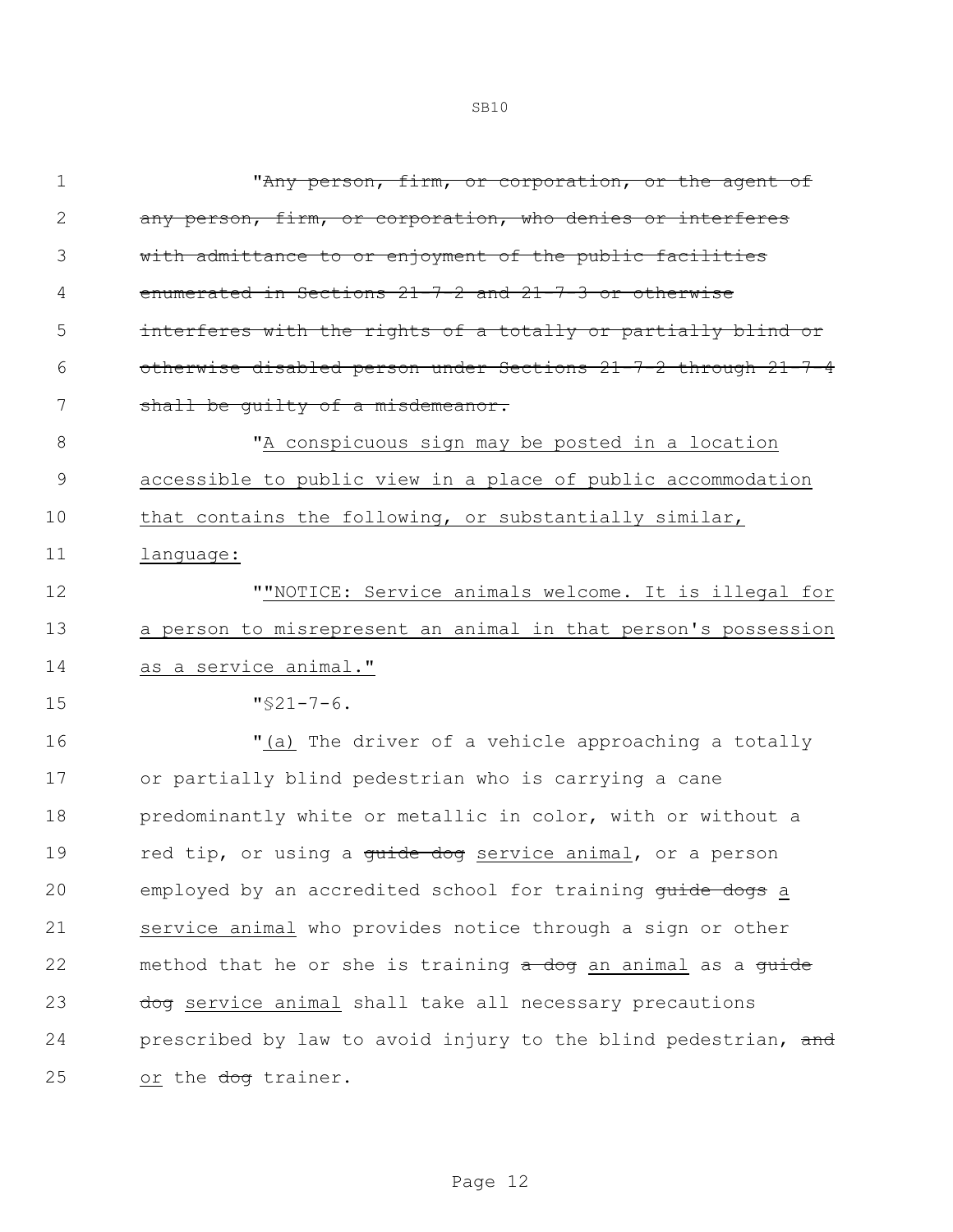| $\mathbf 1$    | "(b) (1) A service animal in training that is a dog                   |
|----------------|-----------------------------------------------------------------------|
| $\mathbf 2$    | shall wear a harness, collar, leash, cape, or backpack that           |
| $\mathfrak{Z}$ | identifies in writing that the dog is a service animal in             |
| 4              | training.                                                             |
| 5              | "(2) Other service animals in training shall be                       |
| 6              | identifiable by written identification as a service animal in         |
| 7              | training.                                                             |
| $\,8\,$        | "(3) The written identification for a service animal                  |
| $\mathcal{G}$  | in training shall be visible and legible from a distance of at        |
| 10             | least 20 feet.                                                        |
| 11             | "(c) Any driver who fails to take all necessary                       |
| 12             | precautions shall be liable in damages for any injury caused          |
| 13             | to the pedestrian, or the guide dog trainer.                          |
| 14             | $"$ \$21-7-7.                                                         |
| 15             | "A totally or partially blind pedestrian not                          |
| 16             | carrying a cane as described in Section 21-7-6 or any totally         |
| 17             | or partially blind person not using a guide dog service animal        |
| 18             | in any of the places, accommodations, or conveyances listed in        |
| 19             | Sections 21-7-2 and 21-7-3 a public accommodation shall have          |
| 20             | all of the rights and privileges conferred by law upon other          |
| 21             | persons, and the failure of a totally or partially blind              |
| 22             | pedestrian to carry such a cane or of a totally or partially          |
| 23             | blind person to use a <del>quide dog</del> service animal in any such |
| 24             | places, accommodations, or conveyances shall a public                 |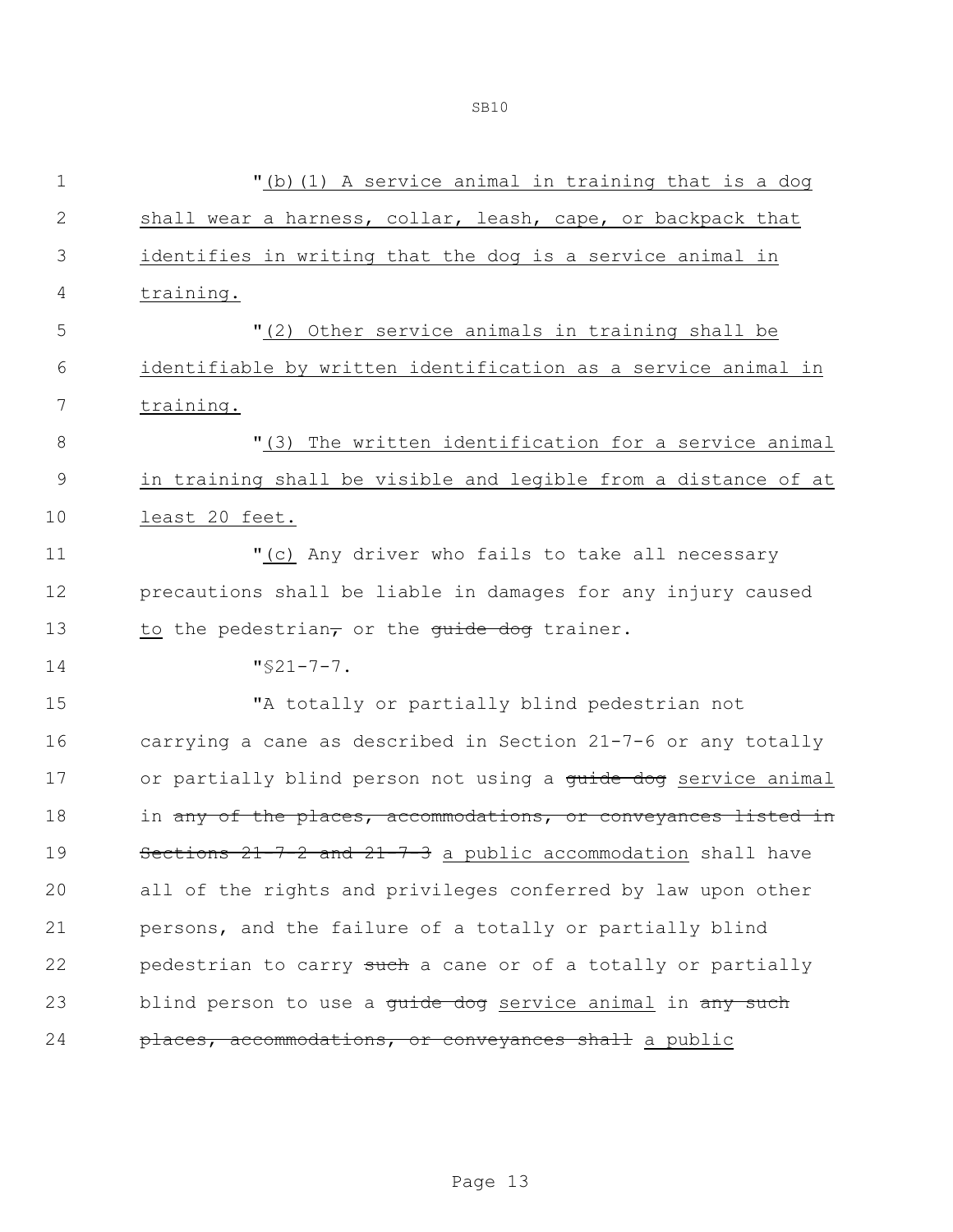- 1 accommodation may not be held to constitute nor be evidence of 2 contributory negligence.
- 3 "§21-7-8.

4 The "It is the policy of this state that the blind, the 5 visually handicapped, and the otherwise physically disabled an individual with a disability shall be employed in the state service, the service of the political subdivisions of the 8 state, in the public schools, and in all other employment supported in whole or in part by public funds on the same 10 terms and conditions as the able-bodied a person who is not disabled, and an employer may not refuse employment to an individual with a disability on the basis of his or her disability alone, unless it is shown that the particular disability prevents the satisfactory performance of the work involved.

16 "§21-7-9.

17 (a) Blind persons, visually handicapped persons, 18 and other physically disabled persons An individual with a 19 disability shall be entitled to full and equal access, as are 20 other members of the general public, to all any housing 21 accommodations offered for rent, lease, or compensation in 22 this state, subject to the conditions and limitations 23 established by law and applicable alike to all persons.

24 "(b) <del>"Housing accommodations" means any real</del> 25 property or portion thereof which is used or occupied or is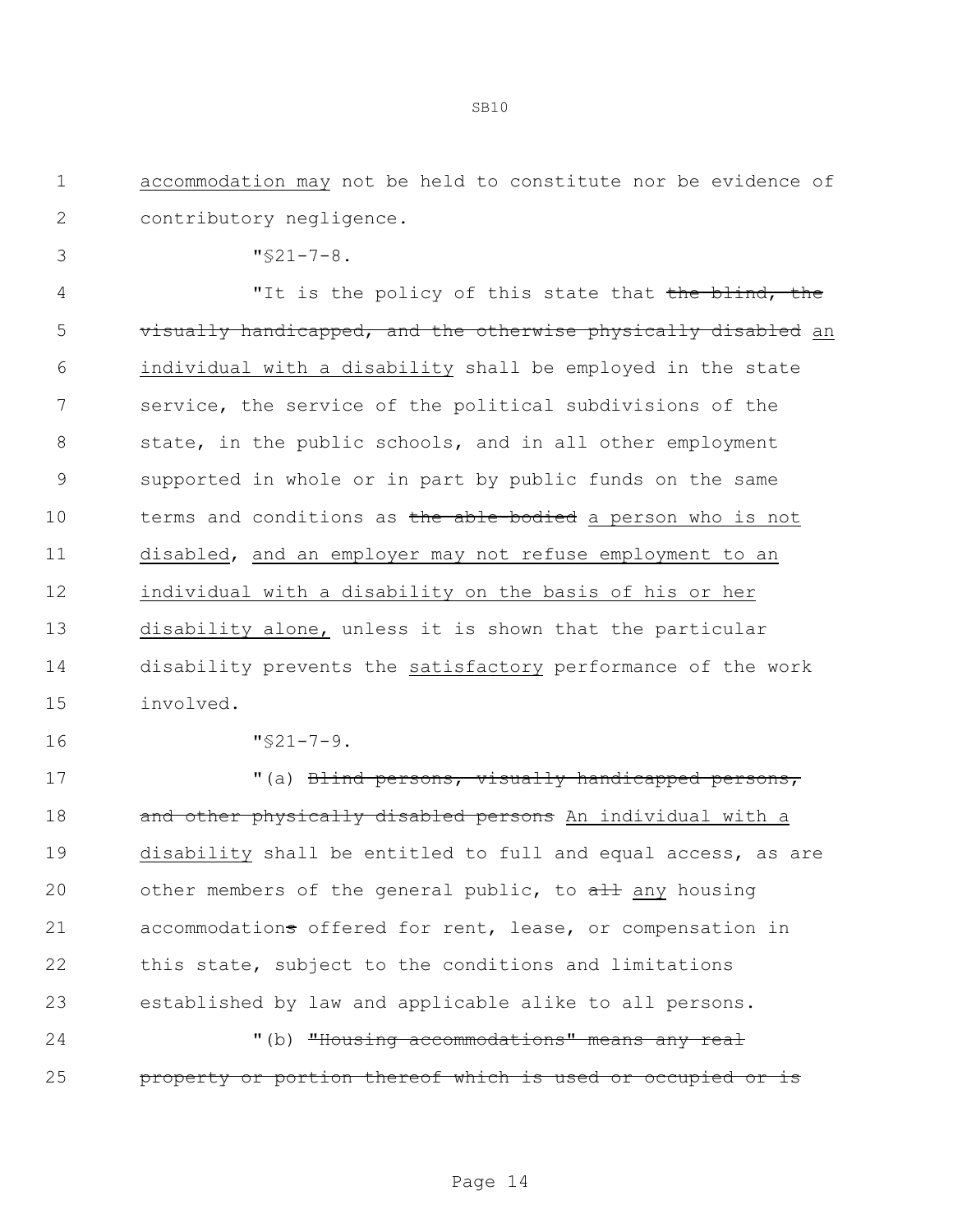intended, arranged, or designed to be used or occupied as the home, residence, or sleeping place of one or more human beings, but shall not include any accommodations included within subsection (a) of this section or any single-family **residence, the occupants of which rent, lease, or furnish for** compensation not more than one room therein.

7 The state of the Nothing in this section shall require any 8 person renting, leasing, or providing for compensation real 9 property to modify his or her property in any way or provide a 10 higher degree of care for a blind person, visually handicapped 11 **person, or other physically disabled person** an individual with 12 a disability than for a person who is not physically disabled.

13 **13** The Most of the United States of the United States (c) (1) 14 An individual with a disability who has a guide dog service 15 animal or who obtains a quide dog service animal shall be 16 entitled to full and equal access to all any housing 17 accommodations provided for in this section, and he shall.

 (2) An individual with a disability may not be required by the housing accommodation to pay extra 20 compensation for such quide dog a service animal, but shall be liable for any damage done to the premises or to another 22 person on the premises by such quide dog the service animal. "(3) A housing accommodation may request proof of compliance with vaccination requirements for a service animal.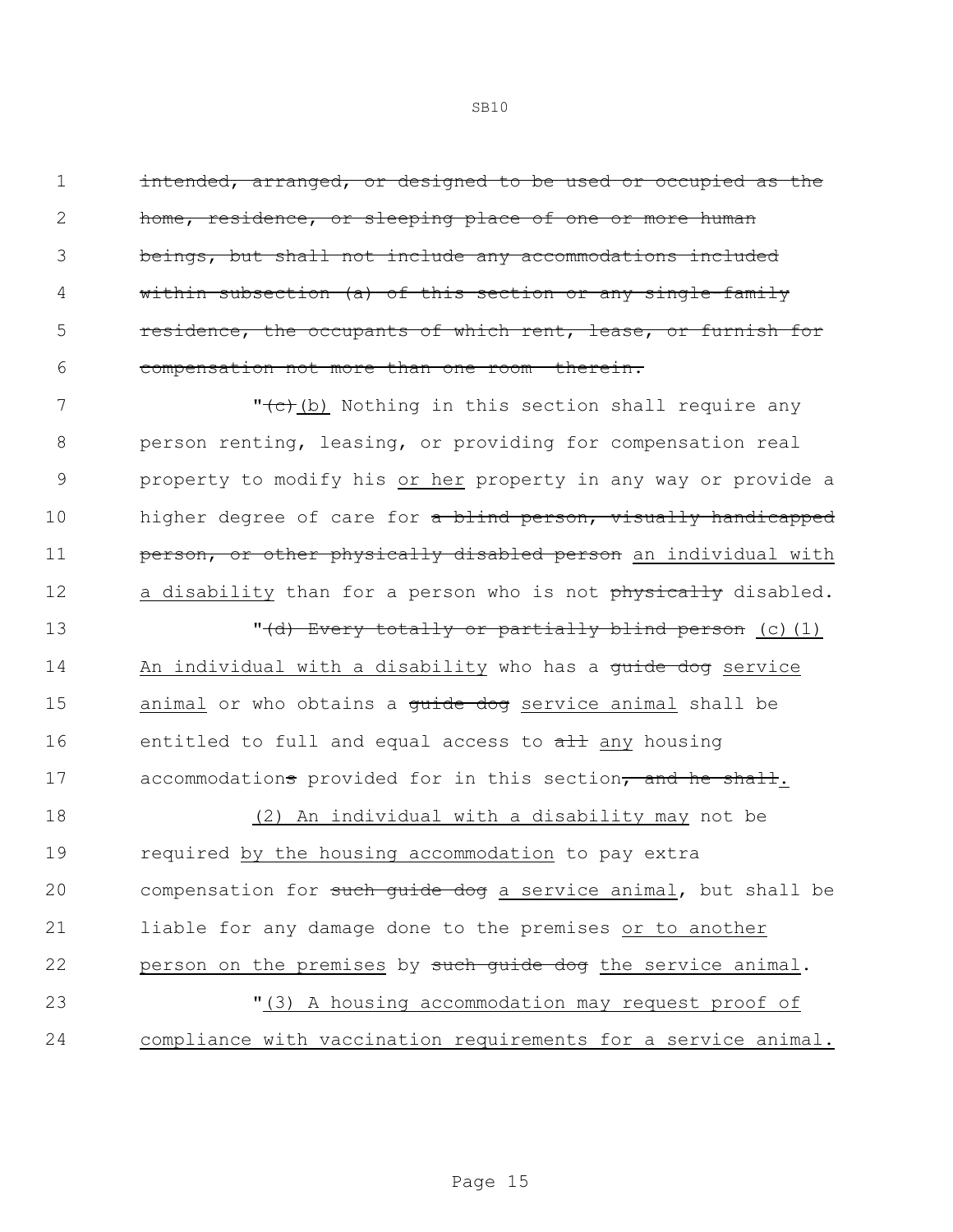"(d) This act does not limit the rights or remedies of a housing accommodation or an individual with a disability that are granted by state or federal law with regard to other assistance animals." Section 2. Although this bill would have as its purpose or effect the requirement of a new or increased expenditure of local funds, the bill is excluded from further requirements and application under Amendment 621, now appearing as Section 111.05 of the Official Recompilation of the Constitution of Alabama of 1901, as amended, because the bill defines a new crime or amends the definition of an existing crime. Section 3. This act shall become effective on the

 first day of the third month following its passage and approval by the Governor, or its otherwise becoming law.